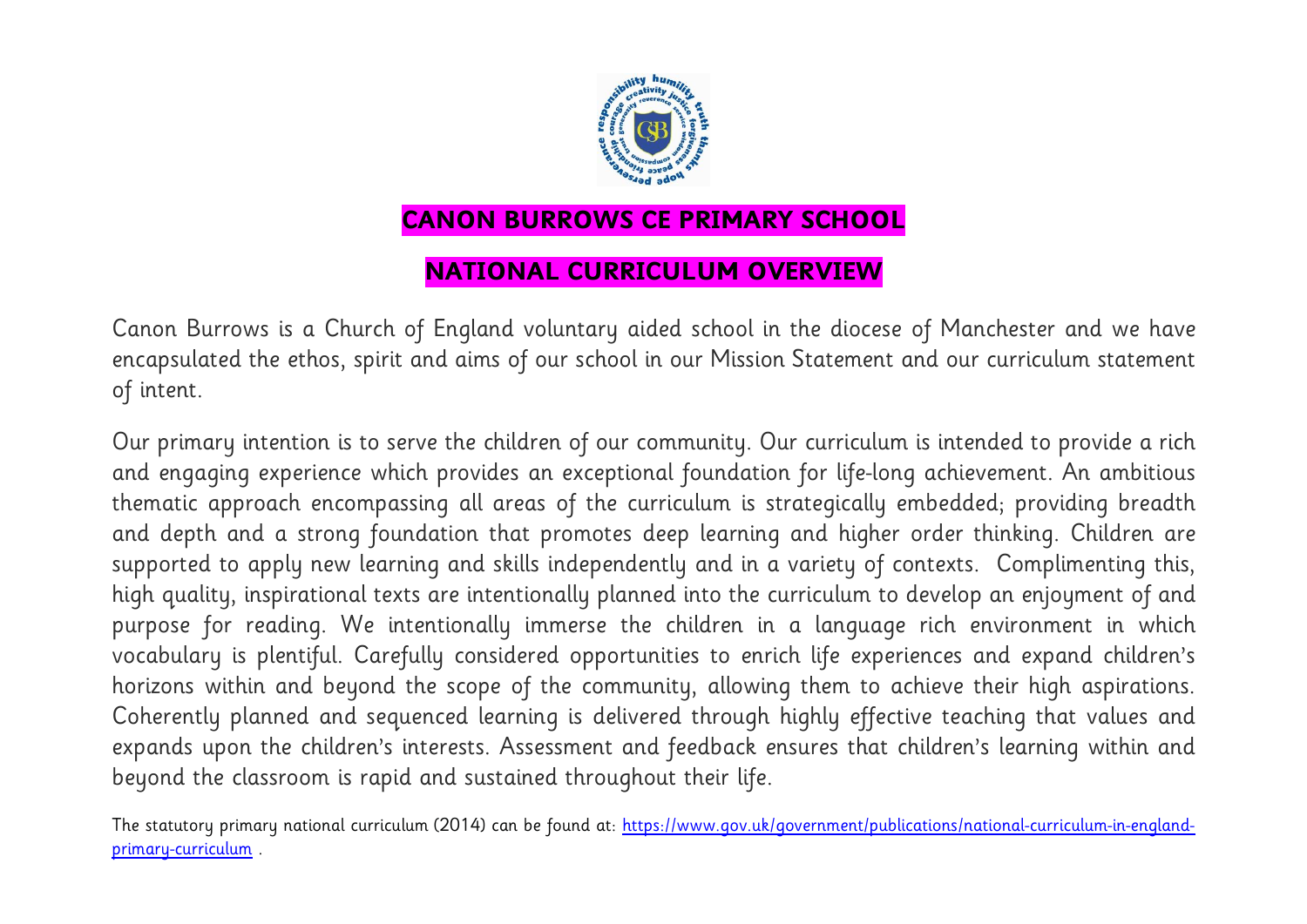| <b>CANON BURROWS CE PRIMARY SCHOOL</b><br>YEAR 1 CURRICULUM OVERVIEW |                                                                                                                                          |                                                                                                                  |                                                                                                                                                               |
|----------------------------------------------------------------------|------------------------------------------------------------------------------------------------------------------------------------------|------------------------------------------------------------------------------------------------------------------|---------------------------------------------------------------------------------------------------------------------------------------------------------------|
| <b>SUBJECT</b>                                                       | <b>AUTUMN TERM</b>                                                                                                                       | SPRING TERM                                                                                                      | <b>SUMMER TERM</b>                                                                                                                                            |
|                                                                      | Where would Rosie walk in Ashton?<br>What if we didn't look after animals?                                                               | How has life at Canon Burrows changed?<br>What if everything was the same?                                       | Why was Beatrix Potter a significant person?                                                                                                                  |
| <b>RELIGIOUS</b><br><b>EDUCATION</b>                                 | God and Creation and Harvest<br>Christmas Gifts and Christmas News                                                                       | The Church<br>Easter                                                                                             | Jesus was Special<br>Baptism                                                                                                                                  |
| <b>SCIENCE</b>                                                       | Animals<br>Seasonal changes                                                                                                              | Humans (SAW Week)<br>Everyday materials<br>Seasonal changes                                                      | Plants<br>Seasonal Changes                                                                                                                                    |
| <b>COMPUTING</b>                                                     | Mini-Beasts - Information Technology<br>E-Safety                                                                                         | What is a Computer? - Computer Science<br>E-Safety                                                               | Modern Tales - Digital Literacy<br>E-Safety                                                                                                                   |
| <b>HISTORY</b>                                                       | (Link to Geography) Own Locality: Significant<br>People (Canon Burrows) places (Park Bridge) and events<br>(Cenotaph) in the local area. | Changes Within Living Memory: How this<br>reveals aspects of change in national life (Post<br>1930 Link To Toys) | Significant Individuals Contributed to National<br>and International Achievements + Compare<br>Aspects Of Life In Different Periods: Beatrix Potter /<br>TBC. |
| <b>GEOGRAPHY</b>                                                     | What is the geography of where I live?<br>Locality of the School, Local study Ashton                                                     | How does the weather affect our lives?                                                                           |                                                                                                                                                               |
| <b>ART AND</b><br><b>DESIGN</b>                                      | Sculpture + enhancements                                                                                                                 | Painting + enhancements                                                                                          | Drawing + enhancements                                                                                                                                        |
| <b>DESIGN</b><br><b>TECHNOLOGY</b>                                   |                                                                                                                                          | Structures - Playgrounds                                                                                         | Cooking and nutrition                                                                                                                                         |
| <b>MUSIC</b>                                                         | Controlling sounds through singing and playing -<br>performing skills                                                                    | Responding and reviewing - appraising skills                                                                     | Creating and developing musical ideas - composing skills<br>Listening, and applying knowledge and understanding                                               |
| <b>PHYSICAL</b><br><b>EDUCATION</b>                                  | Gymnastics<br>Multi skills<br>Games                                                                                                      | Multi skills<br>Games                                                                                            | Multi skills<br>Football<br>Athletics<br>Dance: Arts Week                                                                                                     |
| PERSONAL,<br>SOCIAL,<br><b>HEALTH</b><br><b>EDUCATION</b>            | New Beginnings<br>Getting on and falling out<br>My Happy Mind - Meet your brain<br>My Happy Mind - celebrate                             | Going for Goals<br>It's good to be me!<br>My Happy Mind - Appreciate<br>My Happy Mind - Relate                   | SRE - Relationships<br>Changes<br>My Happy Mind - Engage                                                                                                      |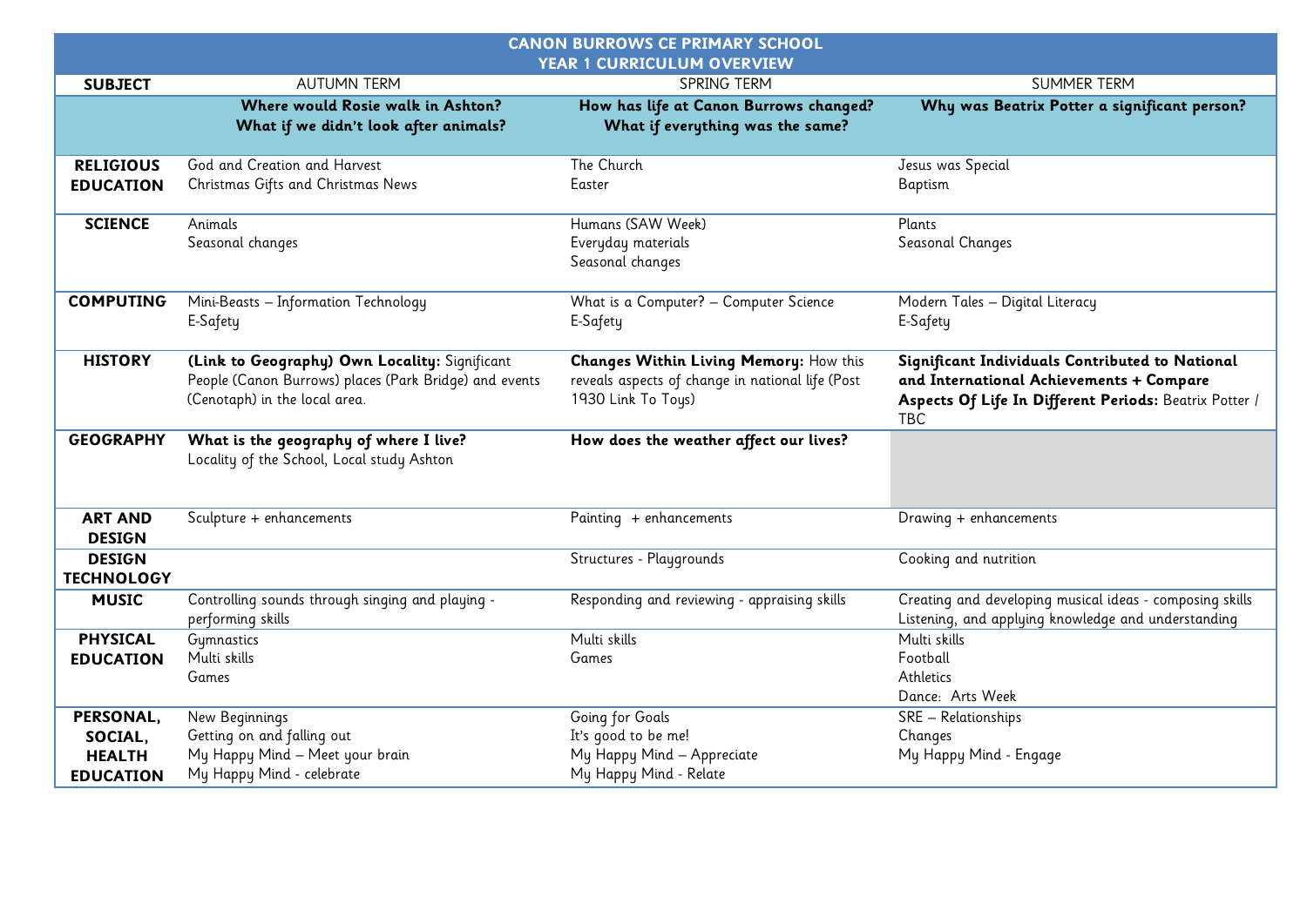| <b>CANON BURROWS CE PRIMARY SCHOOL</b><br><b>YEAR 2 CURRICULUM OVERVIEW</b> |                                                                                                                                                                                                                                                                                        |                                                                                 |                                                                                                                 |  |
|-----------------------------------------------------------------------------|----------------------------------------------------------------------------------------------------------------------------------------------------------------------------------------------------------------------------------------------------------------------------------------|---------------------------------------------------------------------------------|-----------------------------------------------------------------------------------------------------------------|--|
| <b>SUBJECT</b>                                                              | <b>AUTUMN TERM</b>                                                                                                                                                                                                                                                                     | SPRING TERM                                                                     | <b>SUMMER TERM</b>                                                                                              |  |
|                                                                             | What do explorers and animals need to survive?                                                                                                                                                                                                                                         | Why was London burning?                                                         | What would the world be like if there were no<br>flowers?                                                       |  |
|                                                                             |                                                                                                                                                                                                                                                                                        |                                                                                 | What would it be like to live in another country?                                                               |  |
| <b>RELIGIOUS</b>                                                            | My World Jesus' World                                                                                                                                                                                                                                                                  | The Bible                                                                       | Why is the Church a special place?                                                                              |  |
| <b>EDUCATION</b>                                                            | Journey to Bethlehem                                                                                                                                                                                                                                                                   | <b>Easter Signs and Symbols</b>                                                 | Pentecost and Ascention                                                                                         |  |
| <b>SCIENCE</b>                                                              | Animals including humans<br>Living things in their habitats                                                                                                                                                                                                                            | Uses of everyday materials                                                      | Plants                                                                                                          |  |
| <b>COMPUTING</b>                                                            | Online Buddies - Digital Literacy<br>E-Safety                                                                                                                                                                                                                                          | Story Land - Information Technology<br>E-Safety                                 | Code a Story - Computer Science<br>E-Safety                                                                     |  |
| <b>HISTORY</b>                                                              | Significant Individuals Contributed to National and<br>International Achievements + Compare Aspects of<br>Life in Different Periods: Explorers: Columbus, Ellen<br>McCarthur, Neil Armstrong and Tim Peake<br>(Bonfire Night and Poppies- pre learning to The Great Fire<br>of London) | Events Beyond Living Memory: Great Fire of<br>London, Bonfire Night and Poppies |                                                                                                                 |  |
| <b>GEOGRAPHY</b>                                                            | What is the Geography of where I live?                                                                                                                                                                                                                                                 |                                                                                 | How does the Geography of Kampong Ayer<br>compare with the Geography of where I live?                           |  |
| <b>ART AND</b><br><b>DESIGN</b>                                             | Painting + enhancements                                                                                                                                                                                                                                                                | Drawing + enhancements                                                          | Sculpture + enhancements                                                                                        |  |
| <b>DESIGN</b><br><b>TECHNOLOGY</b>                                          | Textiles                                                                                                                                                                                                                                                                               |                                                                                 | Mechanisms                                                                                                      |  |
| <b>MUSIC</b>                                                                | Controlling sounds through singing and playing -<br>performing skills                                                                                                                                                                                                                  | Responding and reviewing - appraising skills                                    | Creating and developing musical ideas - composing skills<br>Listening, and applying knowledge and understanding |  |
| <b>PHYSICAL</b>                                                             | Gymnastics                                                                                                                                                                                                                                                                             | Games                                                                           | Multi skills                                                                                                    |  |
| <b>EDUCATION</b>                                                            | Multi skills                                                                                                                                                                                                                                                                           | Dance - Burn                                                                    | Games<br>Athletics                                                                                              |  |
| PERSONAL,                                                                   | New Beginnings                                                                                                                                                                                                                                                                         | Going for Goals                                                                 | SRE - Relationships                                                                                             |  |
| SOCIAL,                                                                     | Getting on and falling out                                                                                                                                                                                                                                                             | It's good to be me!                                                             | Changes                                                                                                         |  |
| <b>HEALTH</b>                                                               | My Happy Mind - Meet your brain                                                                                                                                                                                                                                                        | My Happy Mind - Appreciate                                                      | My Happy Mind - Engage                                                                                          |  |
| <b>EDUCATION</b>                                                            | My Happy Mind - celebrate                                                                                                                                                                                                                                                              | My Happy Mind - Relate                                                          |                                                                                                                 |  |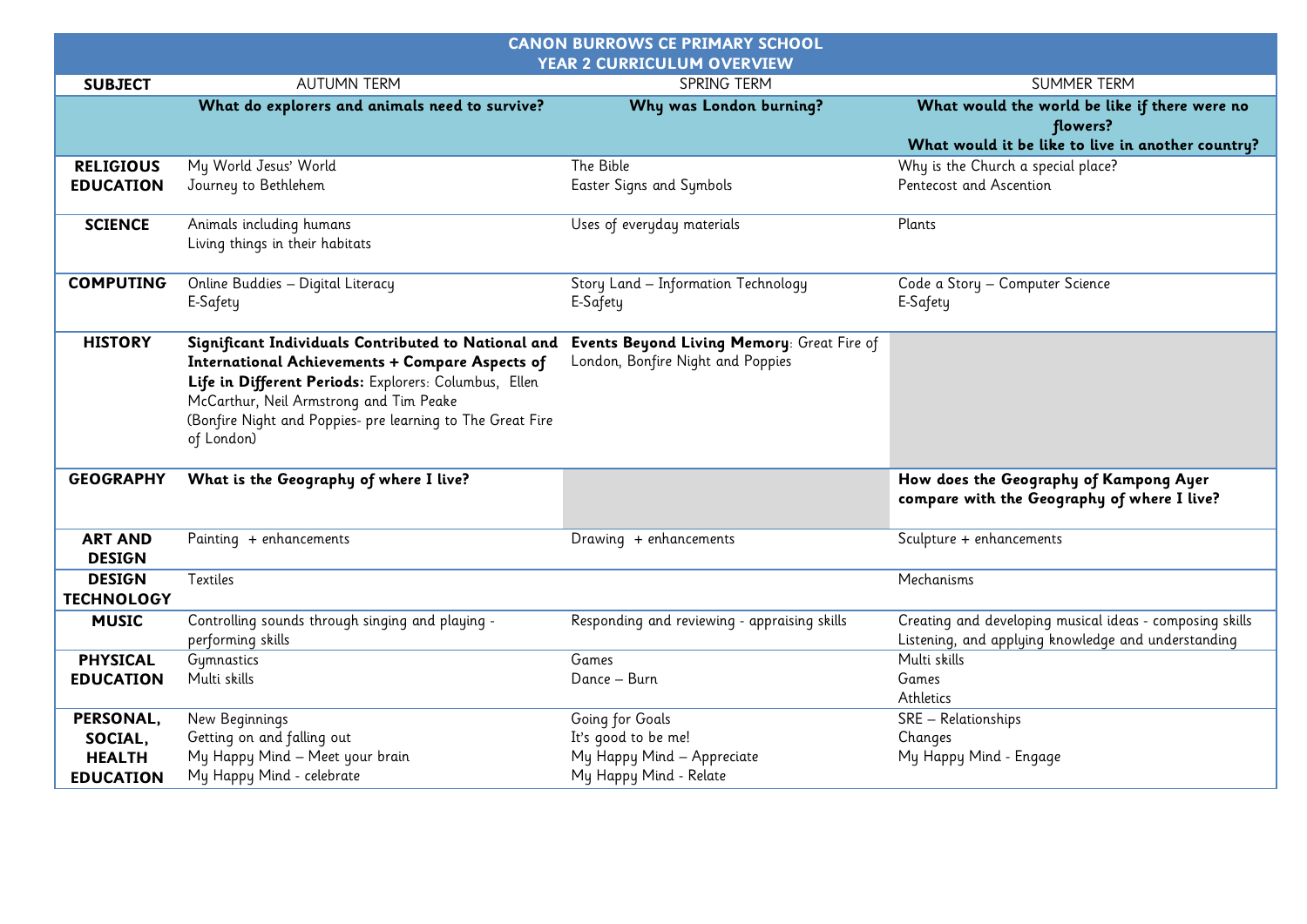| <b>CANON BURROWS CE PRIMARY SCHOOL</b><br><b>YEAR 3 CURRICULUM OVERVIEW</b> |                                                                       |                                              |                                                                                                                 |
|-----------------------------------------------------------------------------|-----------------------------------------------------------------------|----------------------------------------------|-----------------------------------------------------------------------------------------------------------------|
| <b>SUBJECT</b>                                                              | <b>AUTUMN TERM</b>                                                    | SPRING TERM                                  | <b>SUMMER TERM</b>                                                                                              |
|                                                                             | What is special about rocks?                                          | What is the USA really like?                 | How does your garden grow?<br>How can we rediscover the wonders of Ancient<br><b>Civilisations?</b>             |
| <b>RELIGIOUS</b>                                                            | Rules for Living and Harvest                                          | The Church                                   | Jesus the man who changed lives                                                                                 |
| <b>EDUCATION</b>                                                            | Christmas - God with us                                               | Easter - Joy and Sadness                     | Exploring Christian Faith through art                                                                           |
| <b>SCIENCE</b>                                                              | Rocks                                                                 | Forces and magnets (SAW WEEK)                | Plants                                                                                                          |
|                                                                             |                                                                       | Light                                        | Animals including humans                                                                                        |
| <b>COMPUTING</b>                                                            | Online Detectives - Digital Literacy<br>E-Safety                      | Dancing Robot - Computer Science<br>E-Safety | Rainforests - Information Technology<br>E-Safety                                                                |
| <b>HISTORY</b>                                                              | Stone Age to the Iron Age<br><b>Book:</b> Stone Age Boy               |                                              | <b>Ancient Civilisations:</b> Shang Dynasty                                                                     |
| <b>GEOGRAPHY</b>                                                            |                                                                       | Region of North America - Florida            | <b>Rivers</b>                                                                                                   |
| <b>ART AND</b><br><b>DESIGN</b>                                             | Drawing and enhancements                                              | Painting + enhancements                      | Sculpture + enhancements                                                                                        |
| <b>DESIGN</b><br><b>TECHNOLOGY</b>                                          | Mechanical Systems                                                    |                                              | Cooking and nutrition (SPORTS WEEK)                                                                             |
| <b>MUSIC</b>                                                                | Controlling sounds through singing and playing -<br>performing skills | Responding and reviewing - appraising skills | Creating and developing musical ideas - composing skills<br>Listening, and applying knowledge and understanding |
| <b>PHYSICAL</b>                                                             | Gymnastics                                                            | Tennis                                       | Swimming                                                                                                        |
| <b>EDUCATION</b>                                                            | Net and wall games                                                    | Striking and fielding                        | Athletics                                                                                                       |
| Modern                                                                      | Spanish                                                               | Spanish                                      | Spanish                                                                                                         |
| Foreign                                                                     |                                                                       |                                              |                                                                                                                 |
| Languages                                                                   |                                                                       |                                              |                                                                                                                 |
| PERSONAL,                                                                   | New Beginnings                                                        | Going for Goals                              | SRE - Relationships                                                                                             |
| SOCIAL,                                                                     | Getting on and falling out                                            | It's good to be me!                          | Changes                                                                                                         |
| <b>HEALTH</b>                                                               | My Happy Mind - Meet your brain                                       | My Happy Mind - Appreciate                   | My Happy Mind - Engage                                                                                          |
| <b>EDUCATION</b>                                                            | My Happy Mind - celebrate                                             | My Happy Mind - Relate                       |                                                                                                                 |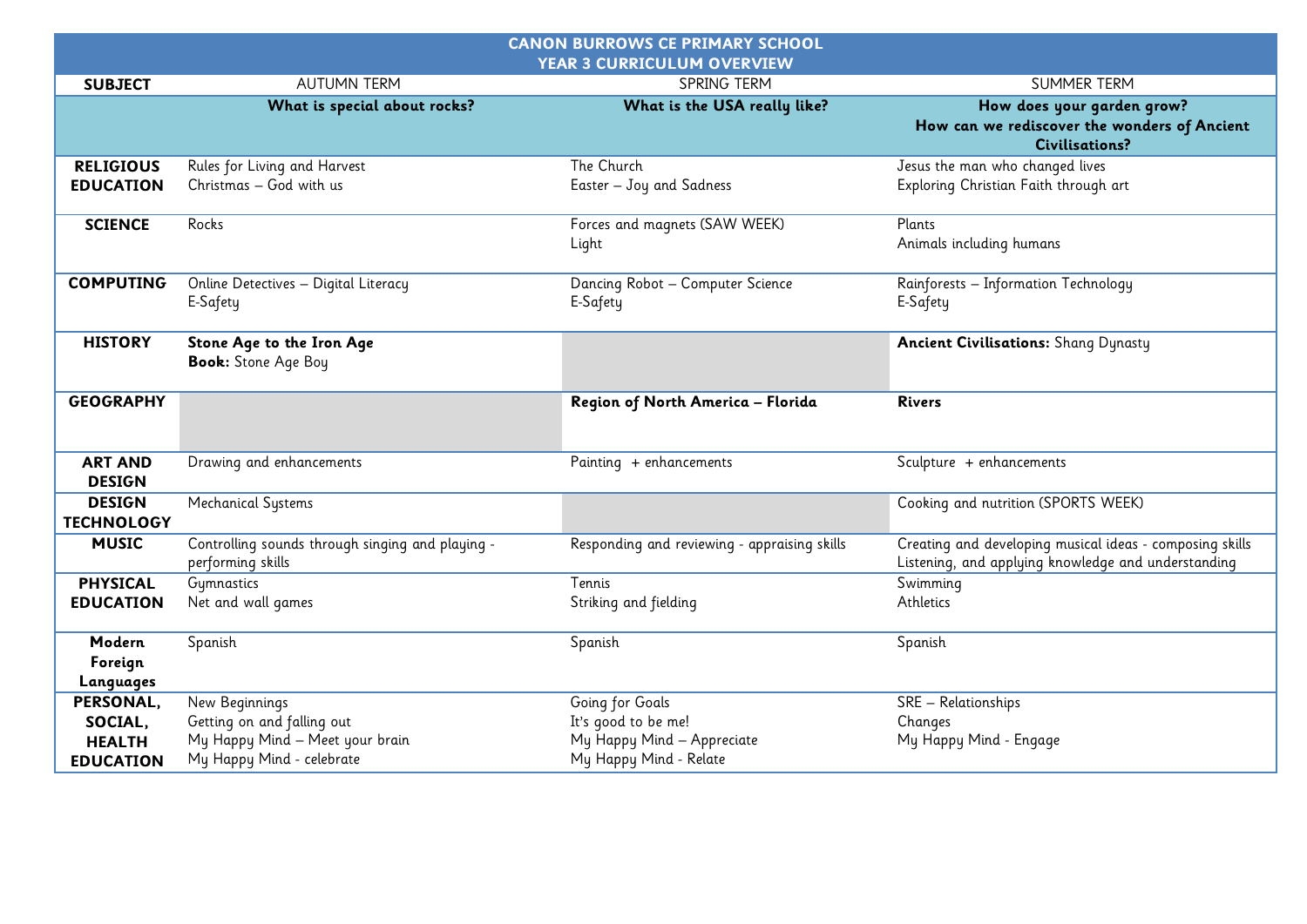| <b>CANON BURROWS CE PRIMARY SCHOOL</b><br>YEAR 4 CURRICULUM OVERVIEW |                                                                                                              |                                                                                                |                                                                                                                 |  |
|----------------------------------------------------------------------|--------------------------------------------------------------------------------------------------------------|------------------------------------------------------------------------------------------------|-----------------------------------------------------------------------------------------------------------------|--|
| <b>SUBJECT</b>                                                       | <b>AUTUMN TERM</b>                                                                                           | <b>SPRING TERM</b>                                                                             | <b>SUMMER TERM</b>                                                                                              |  |
|                                                                      | What did the Ancient Greeks do for us?                                                                       | What impact did the Romans have on our<br>lives?<br>Shakespeare                                | <b>What Makes the Earth Angry?</b>                                                                              |  |
| <b>RELIGIOUS</b><br><b>EDUCATION</b>                                 | God, David and the Psalms<br>Christmas Light                                                                 | Sacred Places<br>Easter - Betrayal and Trust                                                   | Jesus the son of God<br>What is Prayer?                                                                         |  |
| <b>SCIENCE</b>                                                       | Animals including humans<br>States of matter                                                                 | Electricity (SAW WEEK)<br>Living things and their habitats                                     | Sound                                                                                                           |  |
| <b>COMPUTING</b>                                                     | Fake or Real? - Digital Literacy<br>E-Safety                                                                 | Hour of Code - Computer Science<br>E-Safety                                                    | Dinosaurs - Information Technology<br>E-Safety                                                                  |  |
| <b>HISTORY</b>                                                       | Ancient Greece: A study of Greek life and achievements<br>and their influence on the western world           | Roman Empire and its impact on Britain                                                         |                                                                                                                 |  |
| <b>GEOGRAPHY</b>                                                     |                                                                                                              | Sustainability                                                                                 | <b>Earthquakes and Volcanoes</b>                                                                                |  |
| <b>ART AND</b><br><b>DESIGN</b>                                      | Drawing and enhancements                                                                                     | Painting + enhancements                                                                        | Sculpture + enhancements                                                                                        |  |
| <b>DESIGN</b><br><b>TECHNOLOGY</b>                                   |                                                                                                              | Construction using an electrical circuit (SAW<br>WEEK)                                         | Textiles                                                                                                        |  |
| <b>MUSIC</b>                                                         | Controlling sounds through singing and playing -<br>performing skills                                        | Responding and reviewing - appraising skills                                                   | Creating and developing musical ideas - composing skills<br>Listening, and applying knowledge and understanding |  |
| <b>PHYSICAL</b><br><b>EDUCATION</b>                                  | Gymnastics<br>Tri golf<br>Swimming                                                                           | Basketball<br>Swimming<br>Dance - Electricity                                                  | Tennis<br><b>OAA</b><br>Rounders<br>Athletics                                                                   |  |
| Modern<br>Foreign<br>Languages                                       | Spanish                                                                                                      | Spanish                                                                                        | Spanish                                                                                                         |  |
| PERSONAL,<br>SOCIAL,<br><b>HEALTH</b><br><b>EDUCATION</b>            | New Beginnings<br>Getting on and falling out<br>My Happy Mind - Meet your brain<br>My Happy Mind - celebrate | Going for Goals<br>It's good to be me!<br>My Happy Mind - Appreciate<br>My Happy Mind - Relate | SRE - Relationships<br>Changes<br>My Happy Mind - Engage                                                        |  |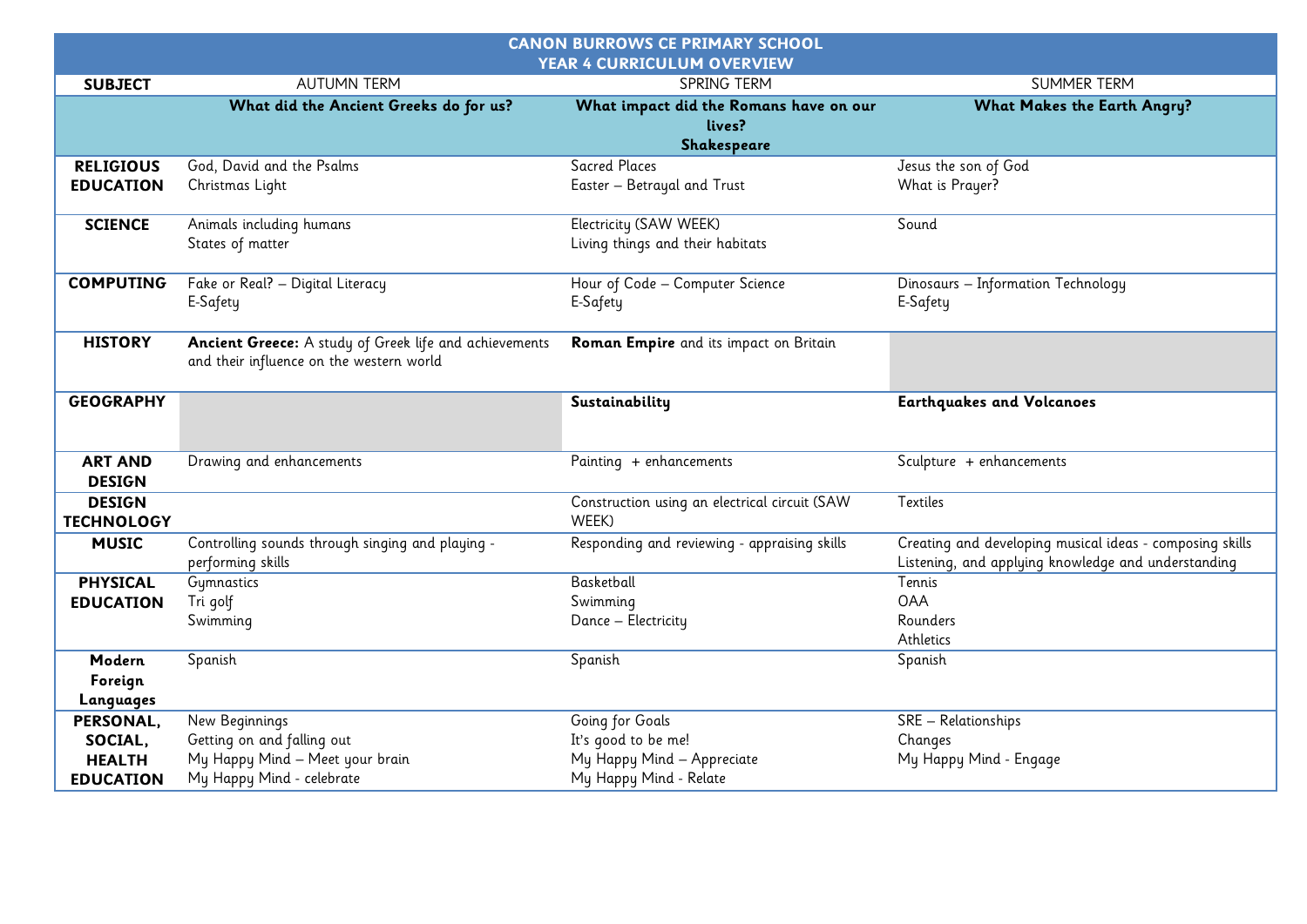|                                                           |                                                                                                              | <b>CANON BURROWS CE PRIMARY SCHOOL</b>                                                         |                                                                                                                 |  |
|-----------------------------------------------------------|--------------------------------------------------------------------------------------------------------------|------------------------------------------------------------------------------------------------|-----------------------------------------------------------------------------------------------------------------|--|
| YEAR 5 CURRICULUM OVERVIEW                                |                                                                                                              |                                                                                                |                                                                                                                 |  |
| <b>SUBJECT</b>                                            | <b>AUTUMN TERM</b>                                                                                           | SPRING TERM                                                                                    | <b>SUMMER TERM</b>                                                                                              |  |
|                                                           | Are invaders vicious or victorious?                                                                          | What is the impact of the Maya on our<br>lives today?                                          | Why should we spend time in the great outdoors?                                                                 |  |
| <b>RELIGIOUS</b><br><b>EDUCATION</b>                      | What Matters Most?<br>Christmas                                                                              | Significant Women in the Bible<br>Easter - Victory                                             | Jesus the Teacher<br>Holy Books                                                                                 |  |
| <b>SCIENCE</b>                                            | Properties and changes of materials                                                                          | Earth, space and forces                                                                        | Animals including humans<br>Living things and their habitats                                                    |  |
| <b>COMPUTING</b>                                          | YouTuber - Digital Literacy<br>E-Safety                                                                      | Making AR Games - Information Technology<br>E-Safety                                           | STEAM Challenges - Computer Science<br>E-Safety                                                                 |  |
| <b>HISTORY</b>                                            | Anglo-Saxons / Vikings                                                                                       | A Non-European Society That Provides<br>Contrasts With British History: Maya                   |                                                                                                                 |  |
| <b>GEOGRAPHY</b>                                          |                                                                                                              | <b>Fair Trade</b>                                                                              | <b>Britain's National Parks</b>                                                                                 |  |
| <b>ART AND</b><br><b>DESIGN</b>                           | Drawing and enhancements                                                                                     | Painting + enhancements                                                                        | Sculpture + enhancements                                                                                        |  |
| <b>DESIGN</b><br><b>TECHNOLOGY</b>                        |                                                                                                              | <b>Mechanical Systems</b>                                                                      | cooking and nutrition                                                                                           |  |
| <b>MUSIC</b>                                              | Controlling sounds through singing and playing -<br>performing skills                                        | Responding and reviewing - appraising skills                                                   | Creating and developing musical ideas - composing skills<br>Listening, and applying knowledge and understanding |  |
| <b>PHYSICAL</b><br><b>EDUCATION</b>                       | Gymnastics / Tag Rugby / Hockey                                                                              | Volleyball / Tennis / Netball / Basketball                                                     | Football / OAA / Cricket / Athletics                                                                            |  |
| Modern<br>Foreign<br>Languages                            | Spanish                                                                                                      | Spanish                                                                                        | Spanish                                                                                                         |  |
| PERSONAL,<br>SOCIAL,<br><b>HEALTH</b><br><b>EDUCATION</b> | New Beginnings<br>Getting on and falling out<br>My Happy Mind - Meet your brain<br>My Happy Mind - celebrate | Going for Goals<br>It's good to be me!<br>My Happy Mind - Appreciate<br>My Happy Mind - Relate | SRE - Relationships<br>Changes<br>My Happy Mind - Engage                                                        |  |